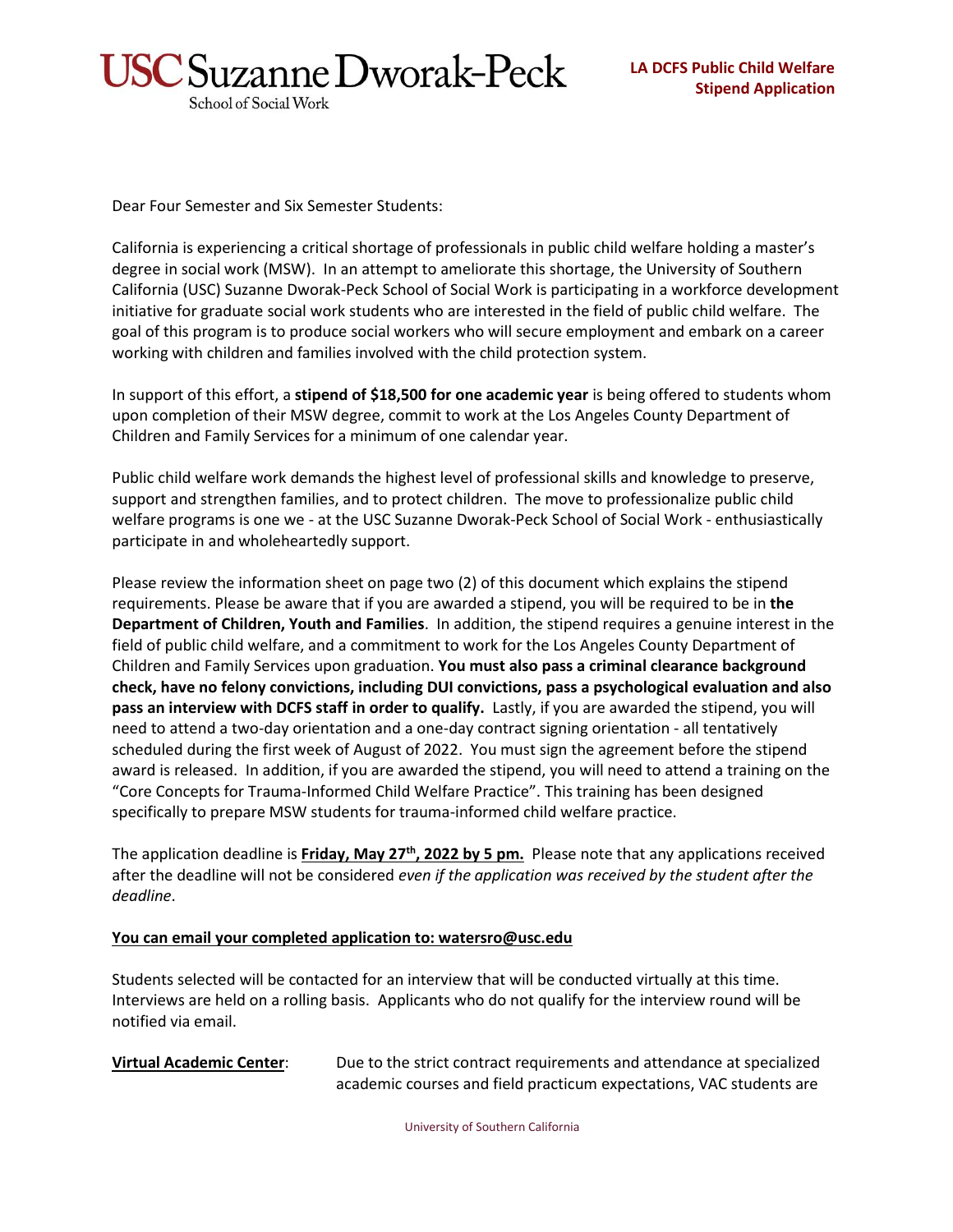not eligible for this stipend program.

- **Students receiving the LA DCFS stipend must reside in the state of California.**
- **Students must attend the University Park Campus location and be a full-time second year student, or a six-semester student entering the third year of their program.**

If you have any questions or concerns, please email Prof. Debra Waters-Roman at [watersro@usc.edu.](mailto:watersro@usc.edu)

**Please continue to the next page where the LA DCFS Stipend Application is located.**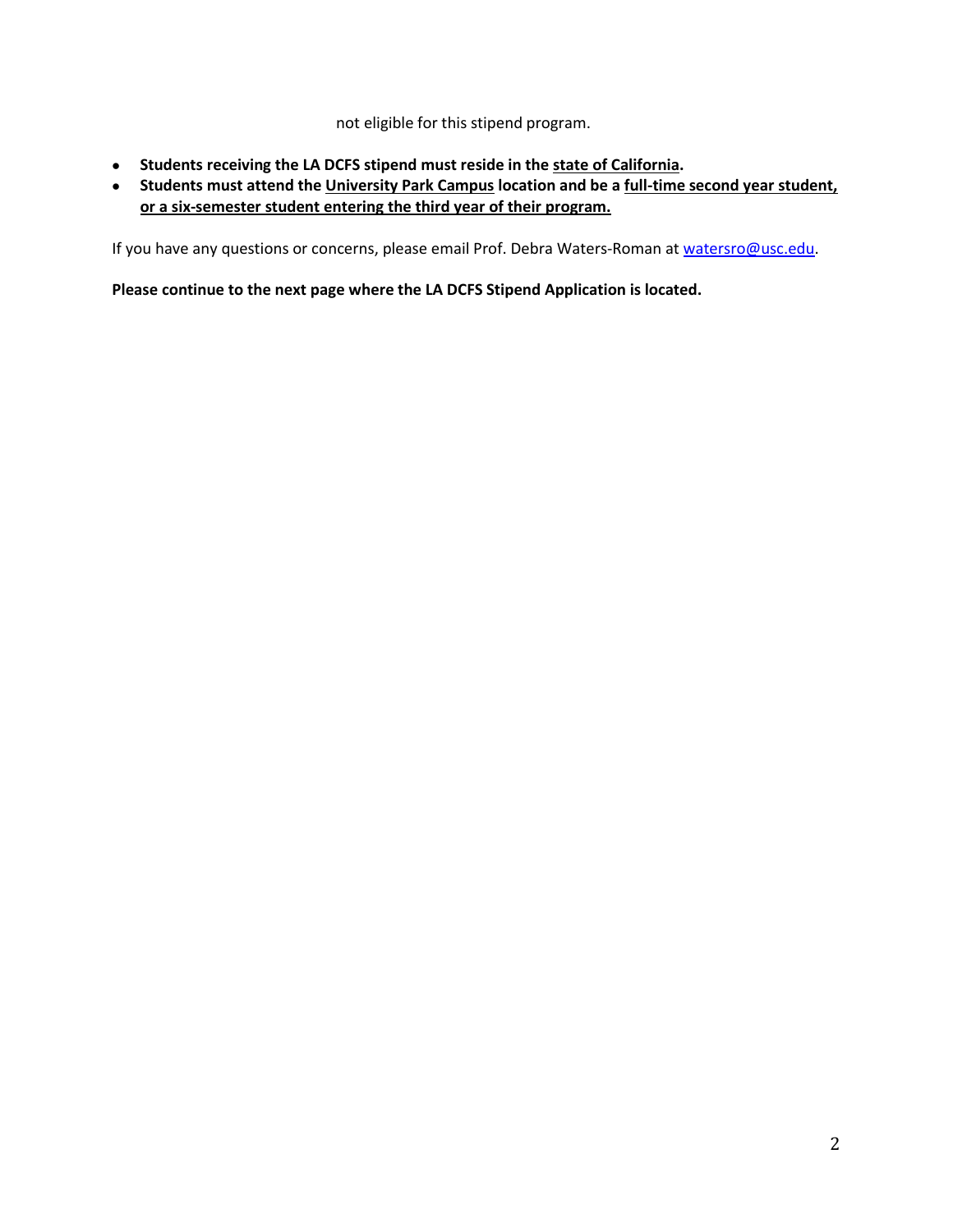## **PLEASE TYPE APPLICATION AND INCLUDE YOUR RESUME**

| PERSONAL INFORMATION                                                                                                                                                                                                                 |  |       |       |  |  |  |  |
|--------------------------------------------------------------------------------------------------------------------------------------------------------------------------------------------------------------------------------------|--|-------|-------|--|--|--|--|
|                                                                                                                                                                                                                                      |  |       |       |  |  |  |  |
|                                                                                                                                                                                                                                      |  |       |       |  |  |  |  |
|                                                                                                                                                                                                                                      |  |       |       |  |  |  |  |
|                                                                                                                                                                                                                                      |  |       |       |  |  |  |  |
|                                                                                                                                                                                                                                      |  |       |       |  |  |  |  |
|                                                                                                                                                                                                                                      |  |       |       |  |  |  |  |
|                                                                                                                                                                                                                                      |  |       |       |  |  |  |  |
| Check this box $\Box$ to confirm you read and understand the information on the LA DCFS Stipend<br>Information Sheet.                                                                                                                |  |       |       |  |  |  |  |
| Ethnicity/Race: ______________________________Gender: __________________________                                                                                                                                                     |  |       |       |  |  |  |  |
|                                                                                                                                                                                                                                      |  |       |       |  |  |  |  |
| Degree of fluency: (circle one for each)                                                                                                                                                                                             |  | 12345 | 12345 |  |  |  |  |
| 1- Can understand some, cannot engage in a conversation<br>3- Can understand and speak moderately<br>5- Can understand and speak fluently                                                                                            |  |       |       |  |  |  |  |
| Name of university/college where you received your bachelor's degree:                                                                                                                                                                |  |       |       |  |  |  |  |
|                                                                                                                                                                                                                                      |  |       |       |  |  |  |  |
|                                                                                                                                                                                                                                      |  |       |       |  |  |  |  |
| If you are a current employee in a county/public child welfare agency, please provide us with a<br>statement of support from your agency executive /district supervisor in order to qualify for preference<br>in stipend assignment. |  |       |       |  |  |  |  |
| Citizenship and Residence History (all information will be kept strictly confidential)                                                                                                                                               |  |       |       |  |  |  |  |
|                                                                                                                                                                                                                                      |  |       |       |  |  |  |  |
|                                                                                                                                                                                                                                      |  |       |       |  |  |  |  |
| If a Naturalized U.S. Citizen, Date of Naturalization: __ / ___ / ____                                                                                                                                                               |  |       |       |  |  |  |  |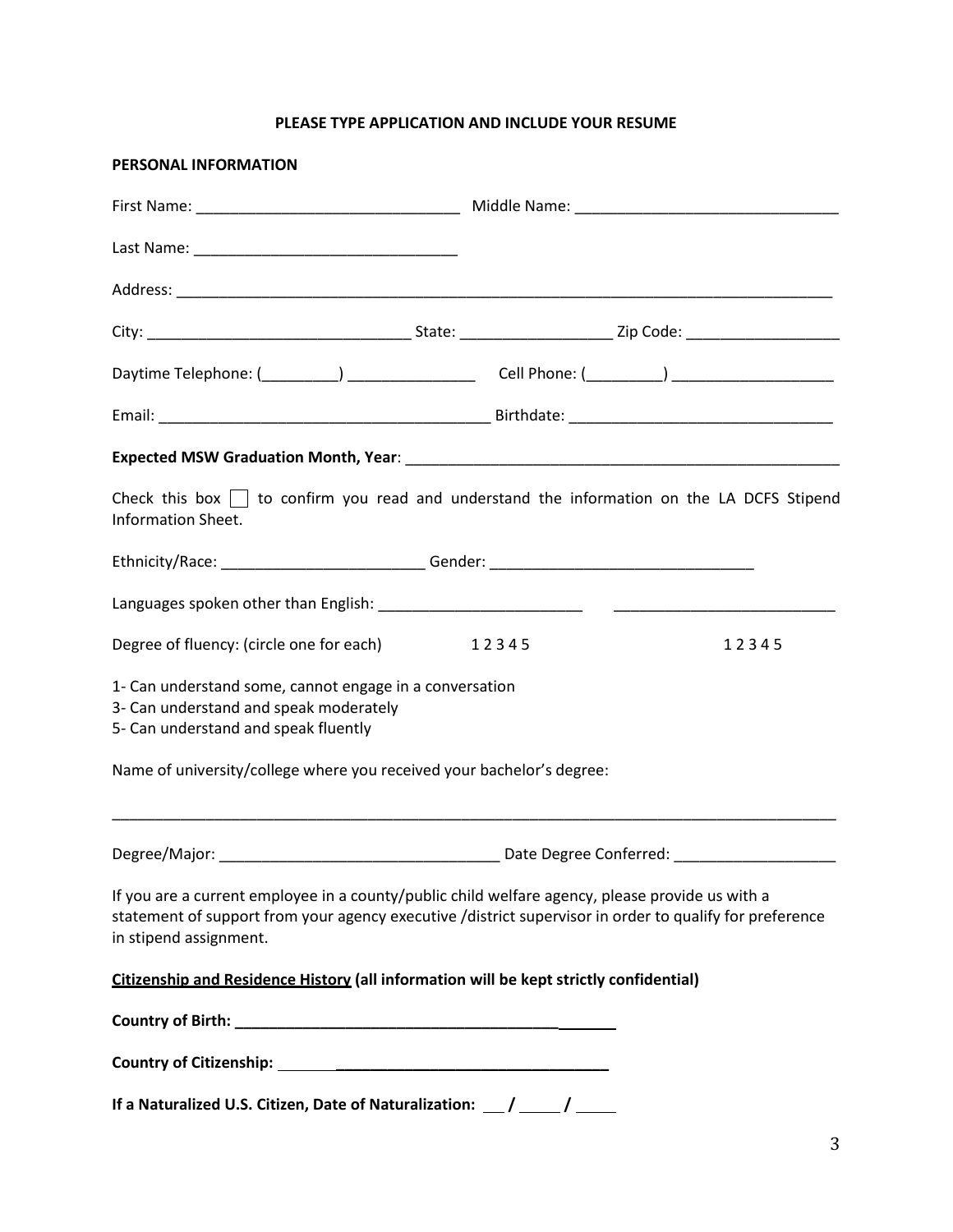|                                       | If not a U.S. Citizen, Expiration Date of Green Card: ___/ _____/ _____ or DACA: ____/ _____/                                                                                                                                                                                                                                                                                                                                                                                            |  |      |  |  |  |  |  |  |
|---------------------------------------|------------------------------------------------------------------------------------------------------------------------------------------------------------------------------------------------------------------------------------------------------------------------------------------------------------------------------------------------------------------------------------------------------------------------------------------------------------------------------------------|--|------|--|--|--|--|--|--|
|                                       | Criminal Background: If you have been convicted of a misdemeanor or felony in the last three years<br>and you were over the age of 18 when convicted, please attach a separate sheet<br>with date(s), charges, location(s) and penalties. You do not need to include<br>offenses that occurred prior to your 18th birthday, traffic violations with fines of<br>\$500.00 or less (unless the traffic violation resulted in a felony or misdemeanor<br>conviction), or expunged offenses. |  |      |  |  |  |  |  |  |
|                                       | Not Applicable     Description Attached                                                                                                                                                                                                                                                                                                                                                                                                                                                  |  |      |  |  |  |  |  |  |
|                                       | Do you have an automobile for placement related travel? Yes                                                                                                                                                                                                                                                                                                                                                                                                                              |  | No l |  |  |  |  |  |  |
| <b>Driver's License and Insurance</b> |                                                                                                                                                                                                                                                                                                                                                                                                                                                                                          |  |      |  |  |  |  |  |  |
|                                       |                                                                                                                                                                                                                                                                                                                                                                                                                                                                                          |  |      |  |  |  |  |  |  |
|                                       | Automobile Insurance Company: National Automobile Insurance Company:                                                                                                                                                                                                                                                                                                                                                                                                                     |  |      |  |  |  |  |  |  |
|                                       |                                                                                                                                                                                                                                                                                                                                                                                                                                                                                          |  |      |  |  |  |  |  |  |